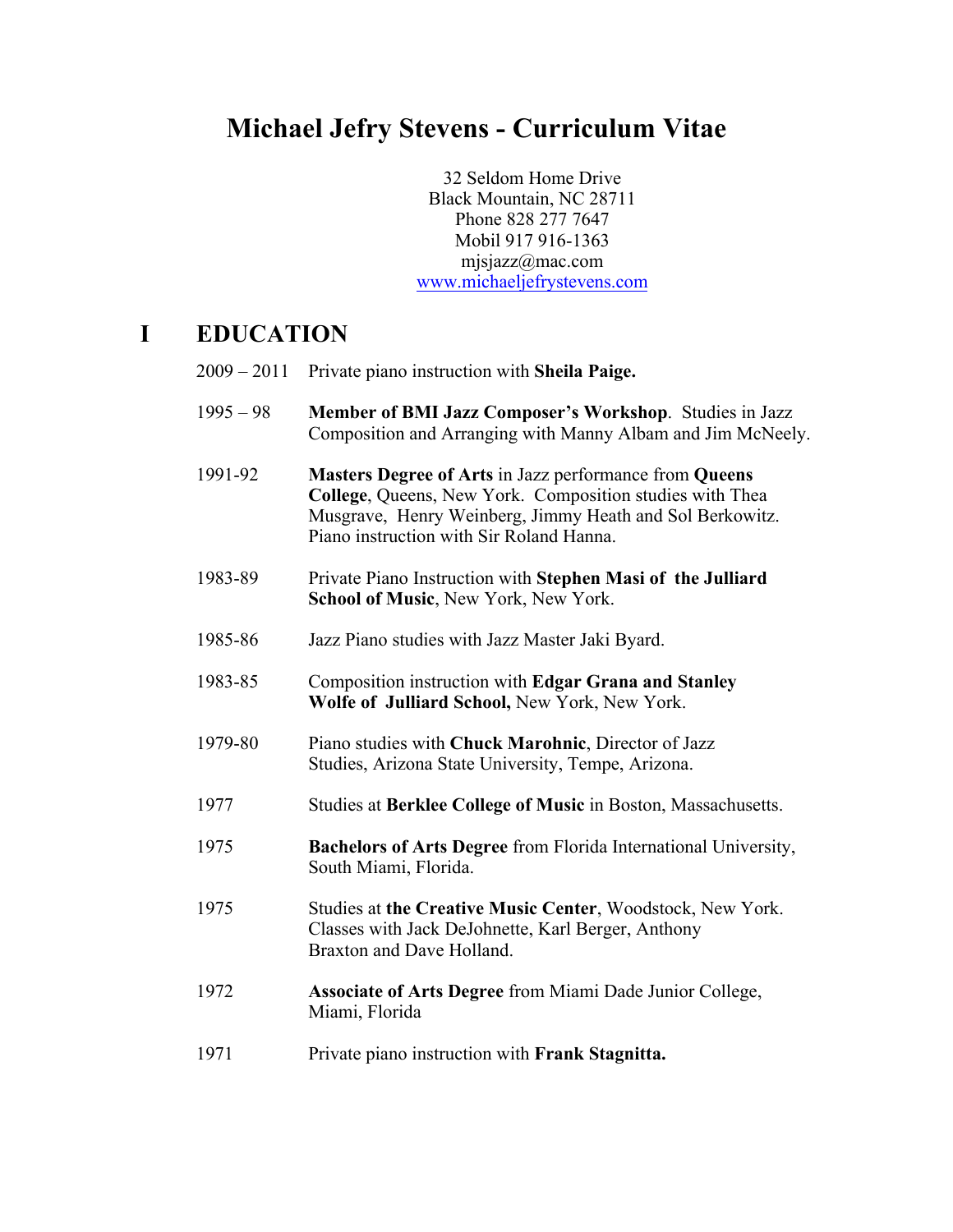# **II SELECTED CONCERT PERFORMANCES (2003-2014)**

| 2014 | Fonda/Stevens Group concerts and recording in Warsaw, Poland<br>with Polish saxophonist Irek Wozneik.                                             |
|------|---------------------------------------------------------------------------------------------------------------------------------------------------|
| 2014 | Generations Trio European tour featuring Oliver Lake.                                                                                             |
| 2013 | Fonda/Stevens Group 20 <sup>th</sup> Anniversary European tour.<br>Performances at Festivals in Italy and Poland.                                 |
| 2013 | Eastern Boundary Quartet European tour. Performances in<br>Hungary, Switzerland, Germany and Austria.                                             |
| 2012 | Nicole Metzger and the NY Connection. European concert tour of<br>Germany.                                                                        |
|      | Generations Trio – European tour – Austria and Hungary –<br>Appearance at Chilli Jazz Festival.                                                   |
| 2011 | Generations Trio USA tour. Concerts in NY, CT, DC and VA.                                                                                         |
|      | Conference Call European concert tour. Performances in Austria,<br>Hungary, Poland, Germany and Switzerland.                                      |
| 2010 | Conference Call USA tour. Performances in Texas, Mississippi,<br>Tennessee, Louisiana, Virginia, New York and Vermont.                            |
|      | European tour with Vocalist Joyce Cobb. Performances in<br>Switzerland, Germany, Luxembourg, Austria and Belgium.                                 |
|      | Performance at NASA/TED Conference in Norfolk, VA.                                                                                                |
| 2009 | Concert tour of Argentina. Performances in La Plata and<br>Buenos Aires.                                                                          |
|      | Conference Call European tour. Performances in Hungary,<br>Germany, Switzerland, Austria and France.                                              |
|      | Eastern Boundary Quartet USA tour. Performances in New<br>York, Virginia and Vermont.                                                             |
| 2008 | Fonda/Stevens Group European concert tour. Performances<br>in Germany, Poland, Netherlands and "Jazz Goes to Town"<br>Festival in Czech Republic. |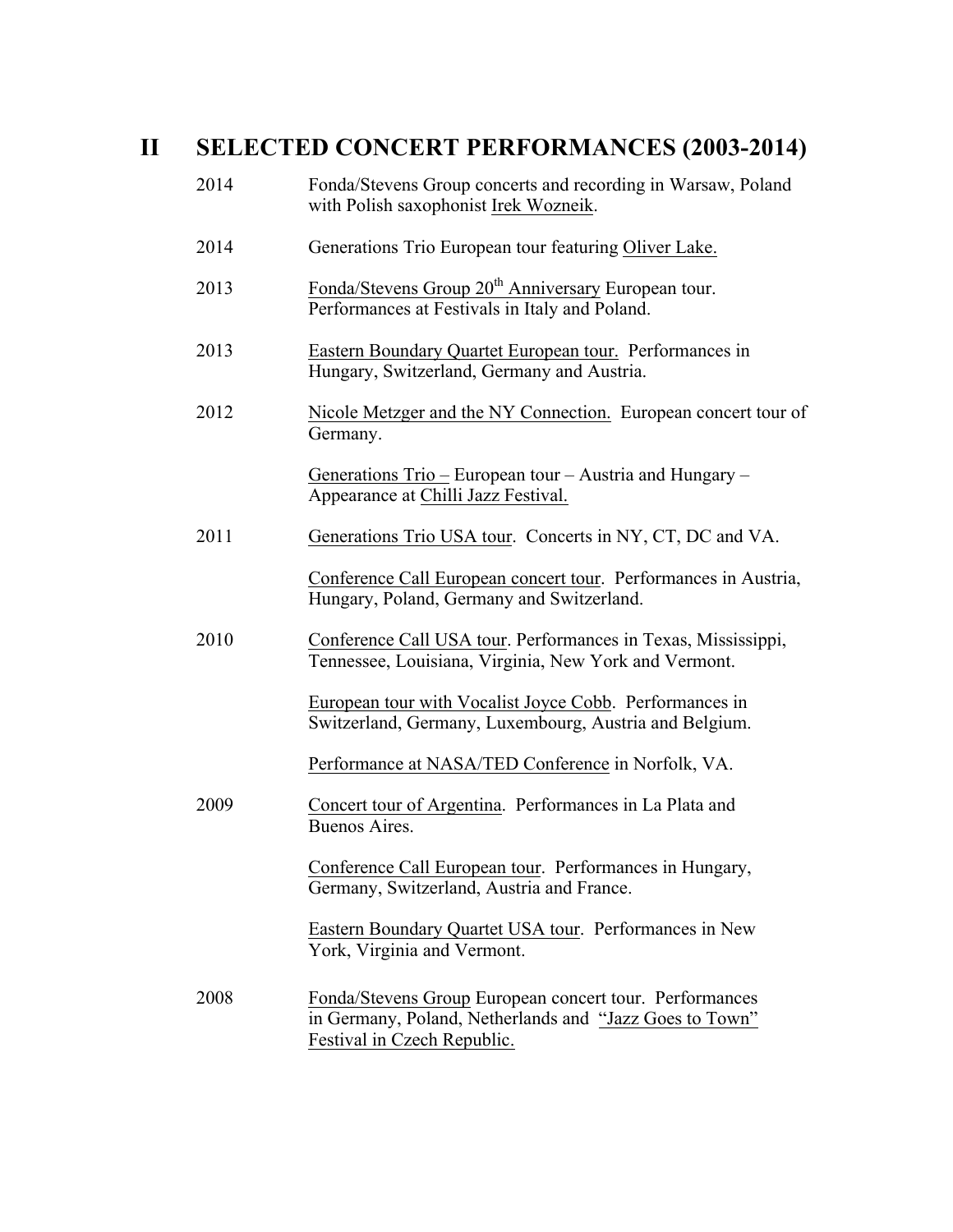|      | Conference Call Quartet concert tour of USA and Canada.<br>Performances in Montreal, New Haven, Middletown and<br>Brooklyn.                                                                          |
|------|------------------------------------------------------------------------------------------------------------------------------------------------------------------------------------------------------|
|      | Griffith/Stevens Quartet European tour. Performances in France,<br>Switzerland and Germany. Zurich Radio Broadcast and recording.                                                                    |
| 2007 | Stevens, Siegel & Ferguson Trio tour of Germany, Austria and<br>Switzerland.                                                                                                                         |
|      | Conference Call Quartet concert tour of Holland, France, Poland<br>and Belgium.                                                                                                                      |
|      | Fonda/Stevens Group 2 <sup>nd</sup> Eastern European tour. Performances<br>with Serbian violist Szilard Mezei in Hungary, Serbia, Croatia<br>and appearance at the Cerkno Jazz Festival in Slovenia. |
|      | <b>Griffith/Stevens Quartet European concert tour. Performances</b><br>In Switzerland, France and Germany.                                                                                           |
| 2006 | Conference Call Quartet European tour of Germany, Austria and<br>Holland.                                                                                                                            |
|      | Fonda/Stevens Group first concert tour of Eastern Europe.<br>Performances in Croatia and Poland.                                                                                                     |
|      | Conference Call Quartet festival performances at Bolzano<br>International Jazz Festival (Italy) and Nattjazz Festival<br>(Bergen, Norway).                                                           |
|      | Stevens, Siegel & Ferguson Trio Southern USA tour.<br>Performances in Texas, Arkansas and Tennessee.                                                                                                 |
| 2005 | Conference Call Quartet performance at Braga International Jazz<br>Festival (Portugal).                                                                                                              |
|      | Fonda/Stevens Group European tour. Performances in Germany,<br>France, Belgium and Lichtenstein.                                                                                                     |
| 2004 | The Fonda/Stevens Group quartet European tour.<br>Performances in Germany, France, Holland and Belgium.                                                                                              |
|      | Duet appearance at the Tennessee Presenters' Conference in<br>Nashville, TN with Nashville guitarist Pat Bergeson.                                                                                   |
|      | Conference Call USA tour. Appearances in New York City, St.<br>Louis, Memphis, Cincinnati, Washington DC, and Charlottesville                                                                        |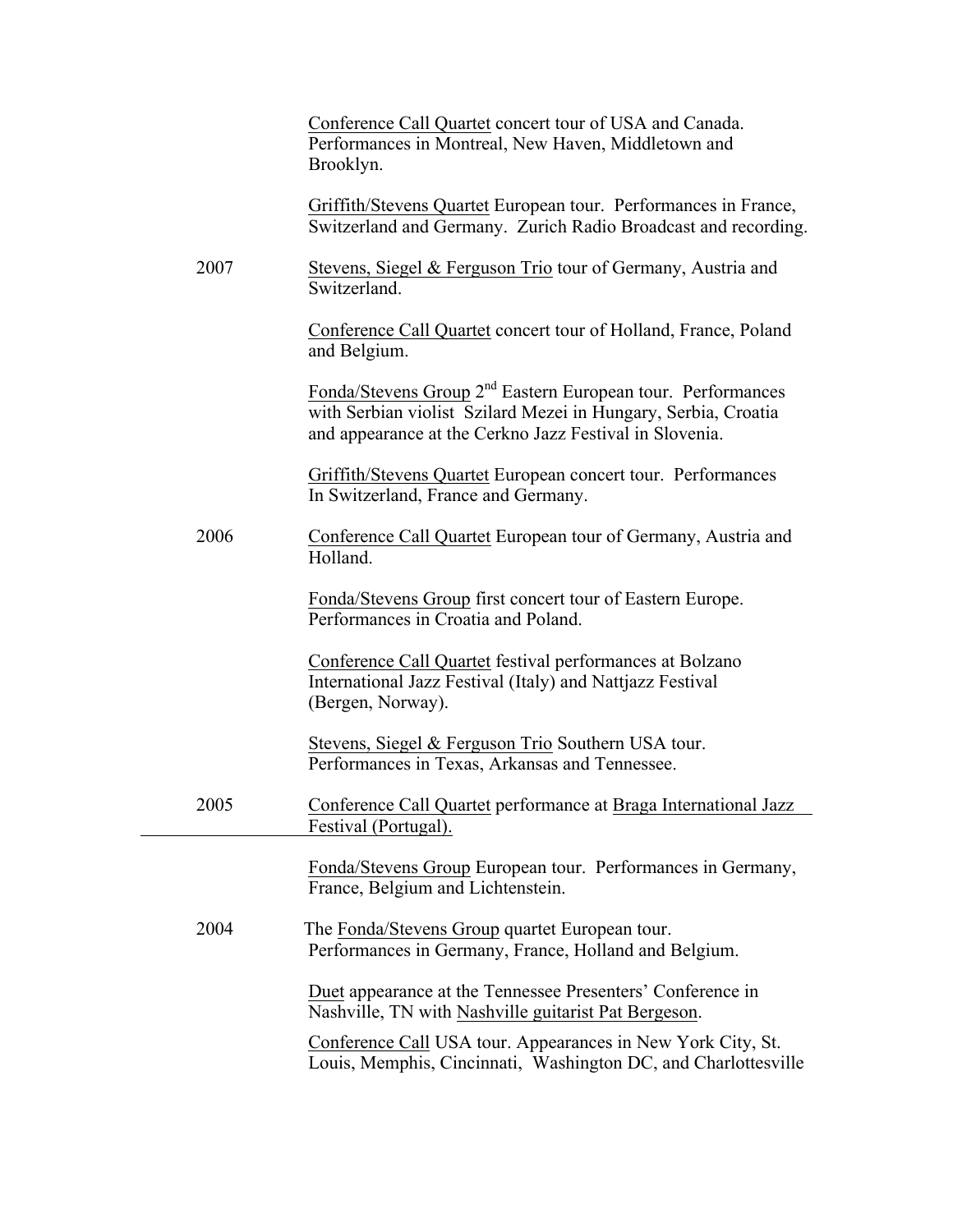### **III TEACHING EXPERIENCE**

| 2014 | Adjunct Music Faculty at AB Tech College in Asheville, NC. |
|------|------------------------------------------------------------|
|------|------------------------------------------------------------|

- 2013 Teach jazz piano at the **Asheville Music School**.
- 2012 Instructor for adult education program at **Blue Ridge Community College** in Hendersonville, NC.

Instructor at **Black Mountain Center for the Arts.**

Teaching Residency at **Sibelius Academy (Helsinki, Finland)**

2006 - 12 Adjunct instructor – Music Department at **Rhodes College**, Memphis, Tennessee. Instructor at **Meeman Center for Adult Education (Rhodes College**).

> Artist in Residence at **Educacion Musicale Conservatory in La Plata**, Argentina.

- 2010 Teaching residency at **Sibelius Academy** (Helsinki, Finland)
- 2008 Workshop and concert at **Jazz Club Marburg** (Germany).
- 2007-08 Performance and Lecture at **International Society of Improvised Music** Conference at the **University of Michigan**, Ann Arbor, MI.
- 2005 Workshops and concerts at **Middle Tennessee State University,** Murfreesboro, Tennessee.

Master Class at **University of Memphis**, Memphis, Tennessee.

Master Class at **Rhodes College**, Memphis, Tennessee.

- 2003 Concert and workshop at **University of Michigan**, Ann Arbor, Michigan and **University of Arizona**, Tempe, Arizona.
- 2002 Composer in residence. **Oxford Music Academy,** Oxford, NY.

Concert and workshop at **University of Iowa,** Iowa City, Iowa; **Indiana University**, Bloomington, Indiana and **University of Northern Illinois**, DeKalb, Illinois.

- 2001 **Bordeaux, France**. Artist in Residence at **Bordeaux Jazz Workshop**. Four day workshop and concert performance of my original music with students.
- 2000 Artist in Residence at the **Landegg Academy's** Summer Arts Conference in **Landegg, Switzerland**.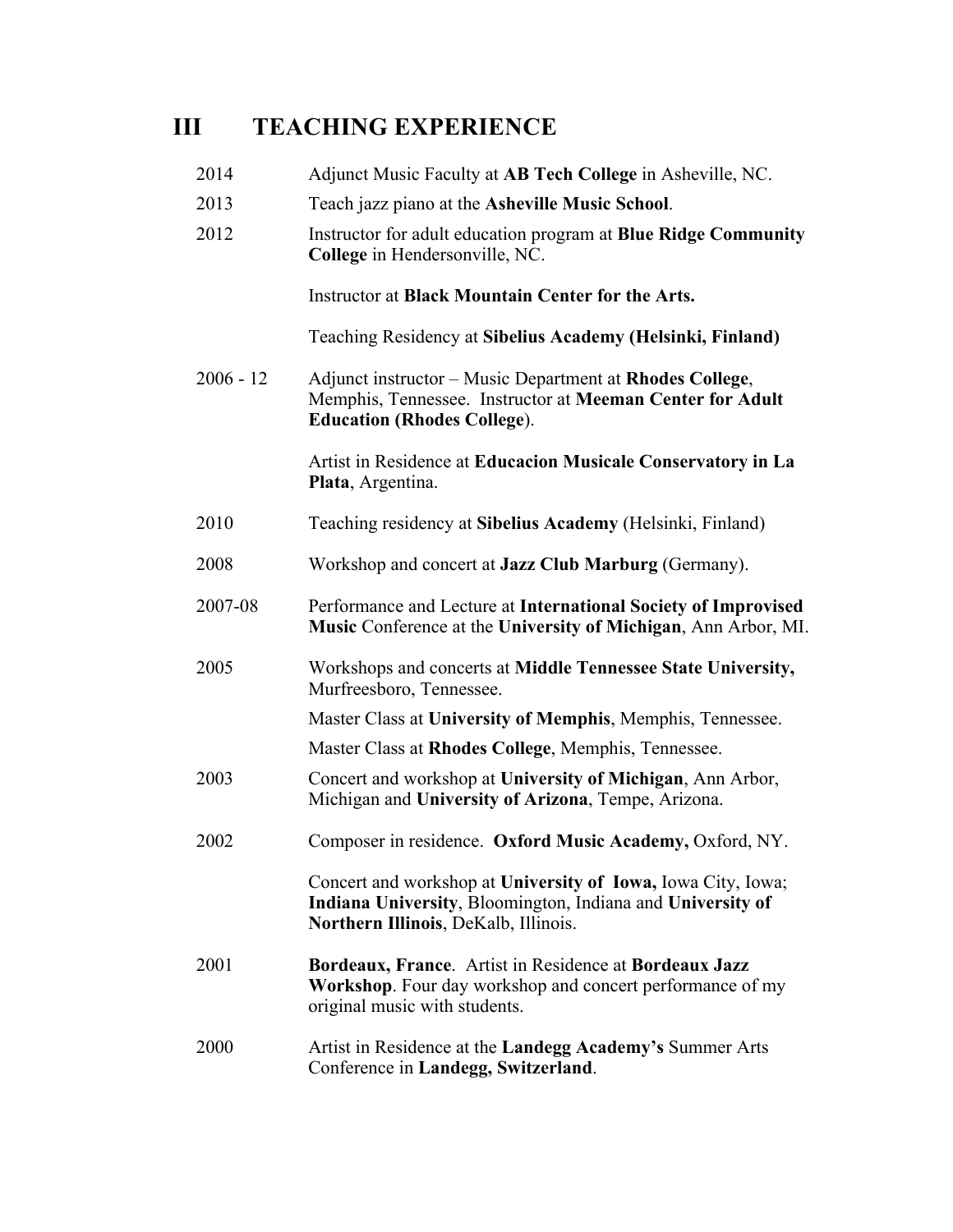|           | Workshop and concert at Royal Academy of Music in<br>Arhus, Denmark (radio broadcast of original big band music).                                                      |
|-----------|------------------------------------------------------------------------------------------------------------------------------------------------------------------------|
| 1999      | Workshop and concert at Lichtenstein Music School, Eschen,<br>Lichtenstein.                                                                                            |
|           | Master Class at Marburg School of Music, Marburg, Germany.                                                                                                             |
|           | Artist in residence at Arizona State University, Tempe, Arizona.                                                                                                       |
| 1998      | Master classes in improvisation and composition in Mexico City,<br><b>Mexico at Centro Nacional de las Artes.</b>                                                      |
|           | Artist in Residence at Royal Academy of Music, Arhus,<br>Denmark.                                                                                                      |
|           | Master Class at State University of New York, New<br>Paltz, New York.                                                                                                  |
| 1997      | Workshp and concert at Arizona State University, Tempe,<br>Arizona.                                                                                                    |
| 1995-96   | Artist in Residence at Indiana University, Indiana,<br>Pennsylvania.                                                                                                   |
|           | Workshop and Concert at Virginia Tech University, Blacksburg,<br>Virginia.                                                                                             |
|           | Master Class at Sojourner Douglas College, Baltimore, Maryland<br>and Syracuse University, Syracuse, New York.                                                         |
| 1990-01   | Head of Keyboard Department. Instructor in piano,<br>composition, improvisation, jazz repertoire and ensembles.<br>National Guitar Workshop, New Milford, Connecticut. |
| 1993-95   | Adjunct Faculty, Five Towns College, Five Towns, Long Island,<br><b>New York.</b>                                                                                      |
| 1980-2001 | Private instructor in piano, composition and<br>improvisation, Brooklyn, New York Private Studio.                                                                      |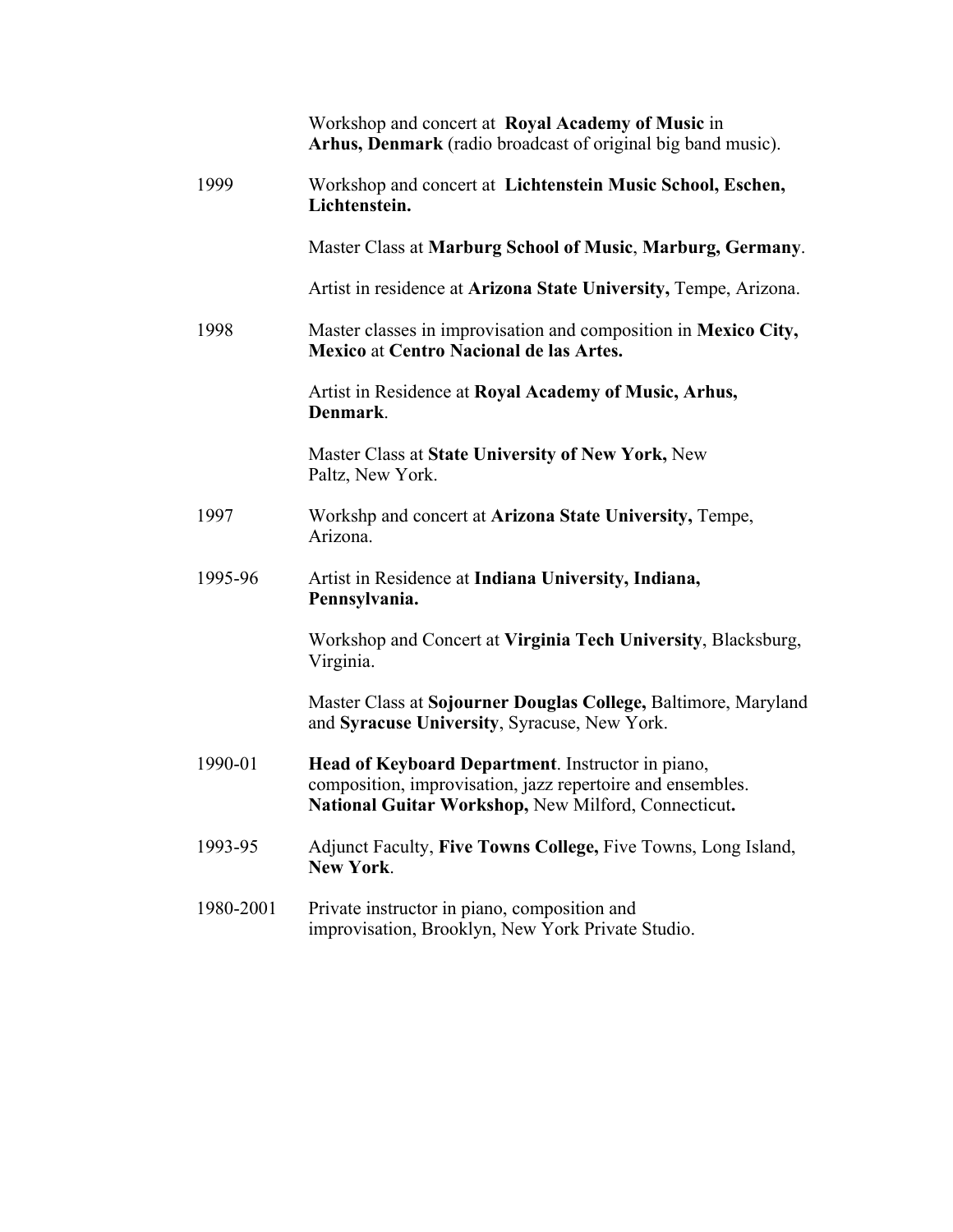### **IV DISCOGRAPHY – SELECTED**

| 1990    | 1991                                         |
|---------|----------------------------------------------|
| 1993    | 1994                                         |
| 1993    | 1995                                         |
| 1995    | 1995                                         |
| 1993-95 | 1996                                         |
| 1994    | 1996                                         |
| 1996    | 1997                                         |
| 1997    | 1997                                         |
| 1993    | 1997                                         |
| 1998    | 1999                                         |
| 1999    | 2000                                         |
| 2000    | 2000                                         |
| 1988    | 2001                                         |
| 1991    | 2000                                         |
| 2001    | 2002                                         |
|         | The Fonda/Stevens Group "Live at the Bunker" |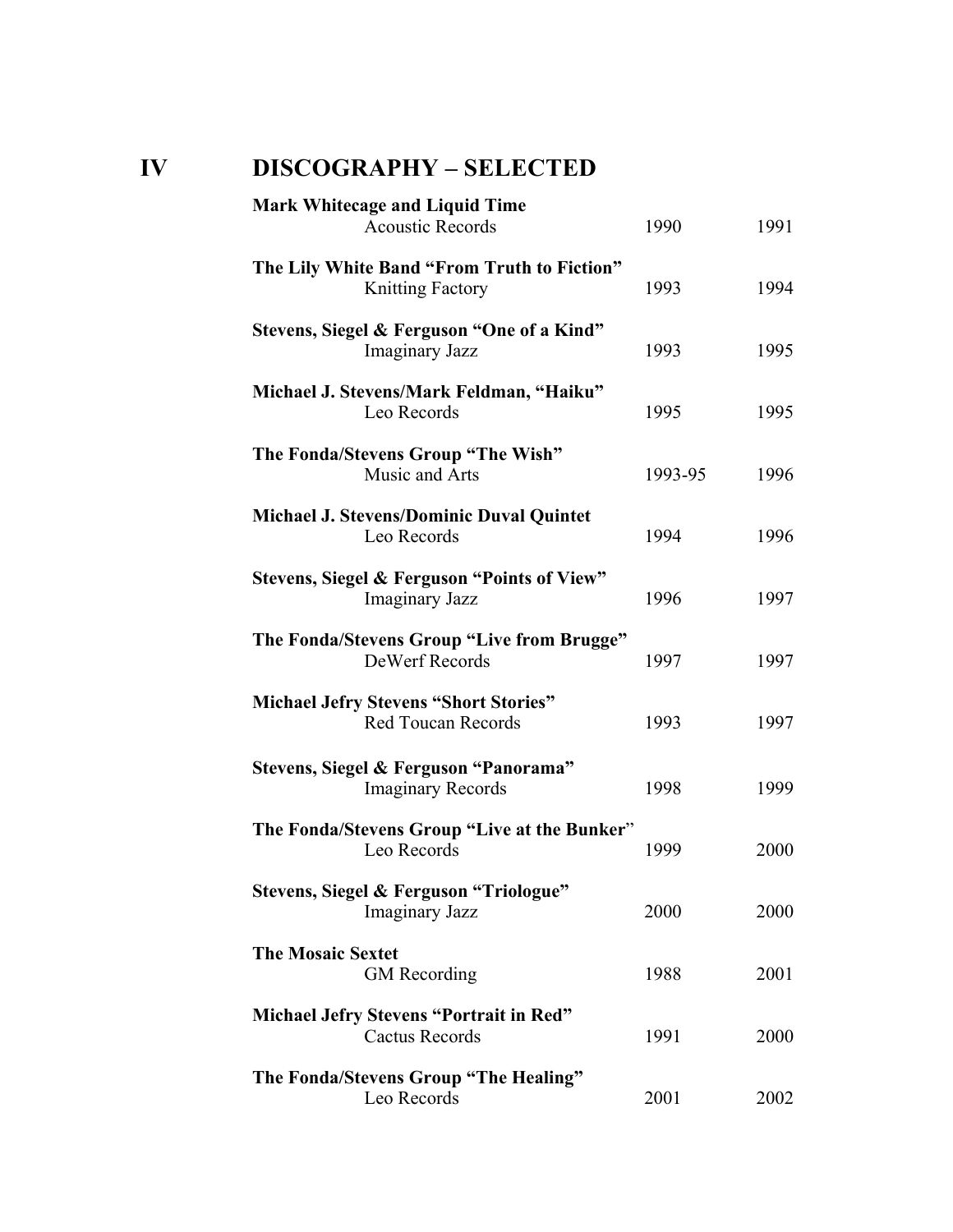| <b>Conference Call "Final Answer"</b><br><b>Soul Note Records</b>        | 2000 | 2002 |
|--------------------------------------------------------------------------|------|------|
| <b>Michael Jefry Stevens "Survivor's Suite"</b><br>Jazz Halo Records     | 2001 | 2002 |
| <b>Conference Call "Variations on a Master Plan"</b><br>Leo Records      | 2002 | 2003 |
| <b>Conference Call "Spirals: The Berlin Concert"</b><br>482 Records      | 2003 | 2004 |
| Rabinowitz/Stevens "Play"<br>Drimala Records                             | 2002 | 2004 |
| <b>Fonda/Stevens Group "Forever Real"</b><br>482 Music                   | 2004 | 2005 |
| <b>Sorgen-Rust-Stevens Trio "Decade"</b><br><b>Nottwo Records</b>        | 2003 | 2005 |
| Stevens, Siegel & Ferguson "Get Out of Town"<br><b>Imaginary Records</b> | 2005 | 2006 |
| <b>Conference Call "Live at the Outpost"</b><br>482 Music                | 2003 | 2006 |
| The Fonda/Stevens Group "Trio"<br><b>Nottwo Records</b>                  | 2006 | 2007 |
| In Transit "Moving Stills"<br><b>Unit Records</b>                        | 2004 | 2007 |
| Katie Bull Project "The Story So Far"<br><b>Cornhill Productions</b>     | 2006 | 2007 |
| <b>Eastern Boundary Quartet "Eastern Boundary"</b><br>Artisjus           | 2007 | 2007 |
| <b>Conference Call "Poetry In Motion"</b><br><b>Clean Feed Records</b>   | 2005 | 2008 |
| <b>Michael Jefry Stevens Trio "For Andrew"</b><br>Konnex Records         | 1996 | 2008 |
| Michael Jefry Stevens Quartet "For the Children"<br>Cadence Records      | 1995 | 2008 |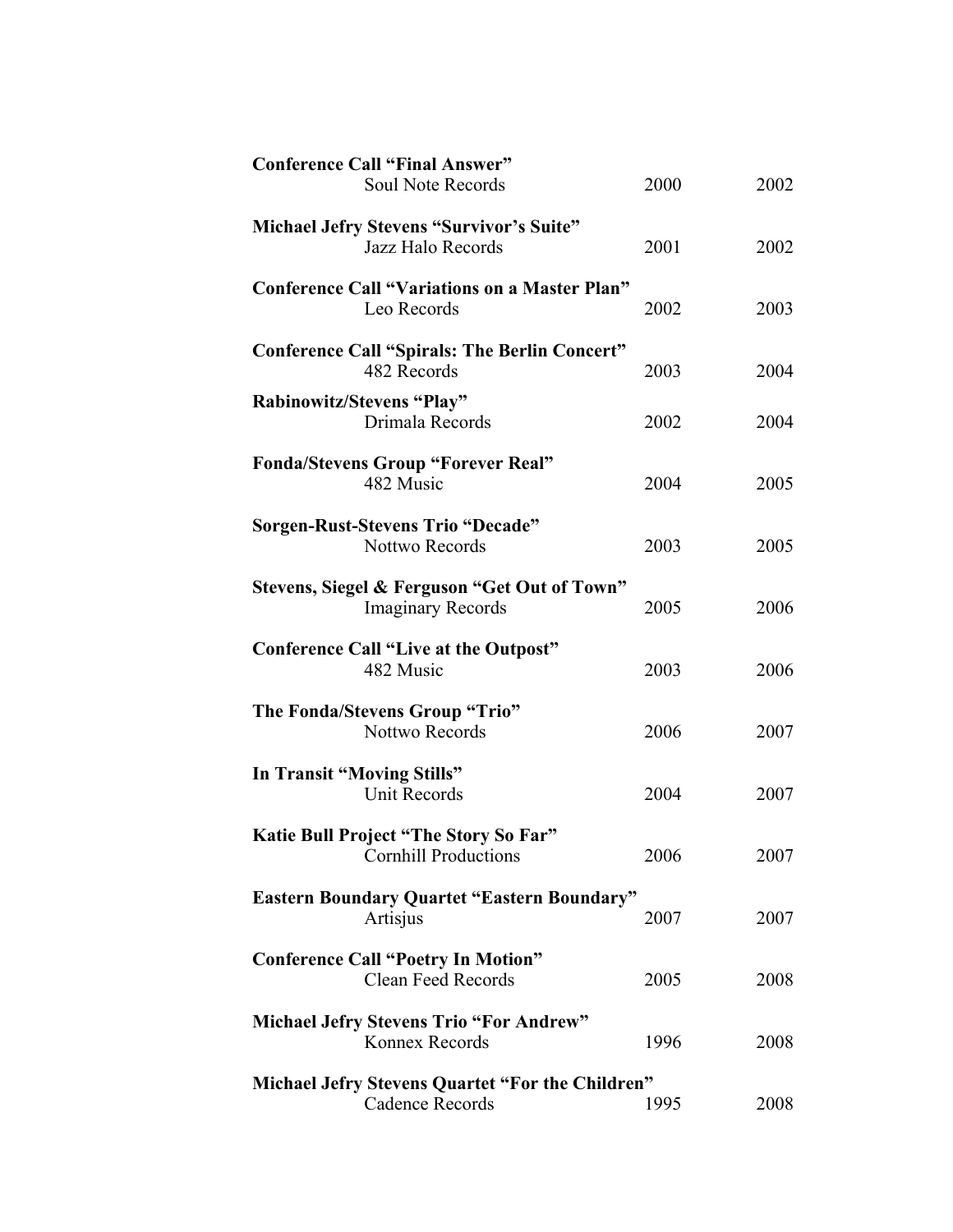| <b>Southern Exposure Quartet "Trading Post"</b><br><b>ARC</b> Recordings   | 2007 | 2008 |
|----------------------------------------------------------------------------|------|------|
|                                                                            |      |      |
| <b>Fonda/Stevens Group "Memphis"</b><br><b>Playscape Recordings</b>        | 2008 | 2009 |
| <b>Joyce Cobb "Joyce Cobb"</b><br><b>Archer Records</b>                    | 2009 | 2010 |
| <b>Conference Call Quartet "What About?"</b><br>Nottwo Records             | 2008 | 2010 |
| <b>Griffith/Stevens Quartet "Only Love"</b><br><b>ARC</b> Recordings       | 2008 | 2011 |
| <b>Hemmersam/Stevens "Dear Jonas"</b><br>Konnex Records                    | 2010 | 2011 |
| Nicole Metzger "That's What I want to Do"<br>Independent                   | 2010 | 2011 |
| <b>Brain Inventory Trio "The Wall"</b><br>Konnex Records                   | 2011 | 2012 |
| <b>Fonda/Stevens Group "Live from Katowicz"</b><br><b>Nottwo Records</b>   | 2010 | 2012 |
| <b>Eastern Boundary Quartet "Live at De Werf"</b><br><b>ARC</b> Recordings | 2012 | 2013 |
| <b>Ewald Hugle Quartet "Hop Frog"</b><br>Unit Records                      | 2010 | 2013 |
| Cayolle/Stevens "in the Tradition"<br>Konnex Records                       | 2012 | 2013 |
| <b>Conference Call "Seven"</b><br><b>Nottwo Records</b>                    | 2008 | 2014 |
| <b>Wendy Jones Quartet "Perfect Dream"</b><br><b>ARC</b> Recordings        | 2013 | 2014 |
| <b>Minasi/Stevens "Angels Dance"</b><br>Nacht Records                      | 2004 | 2014 |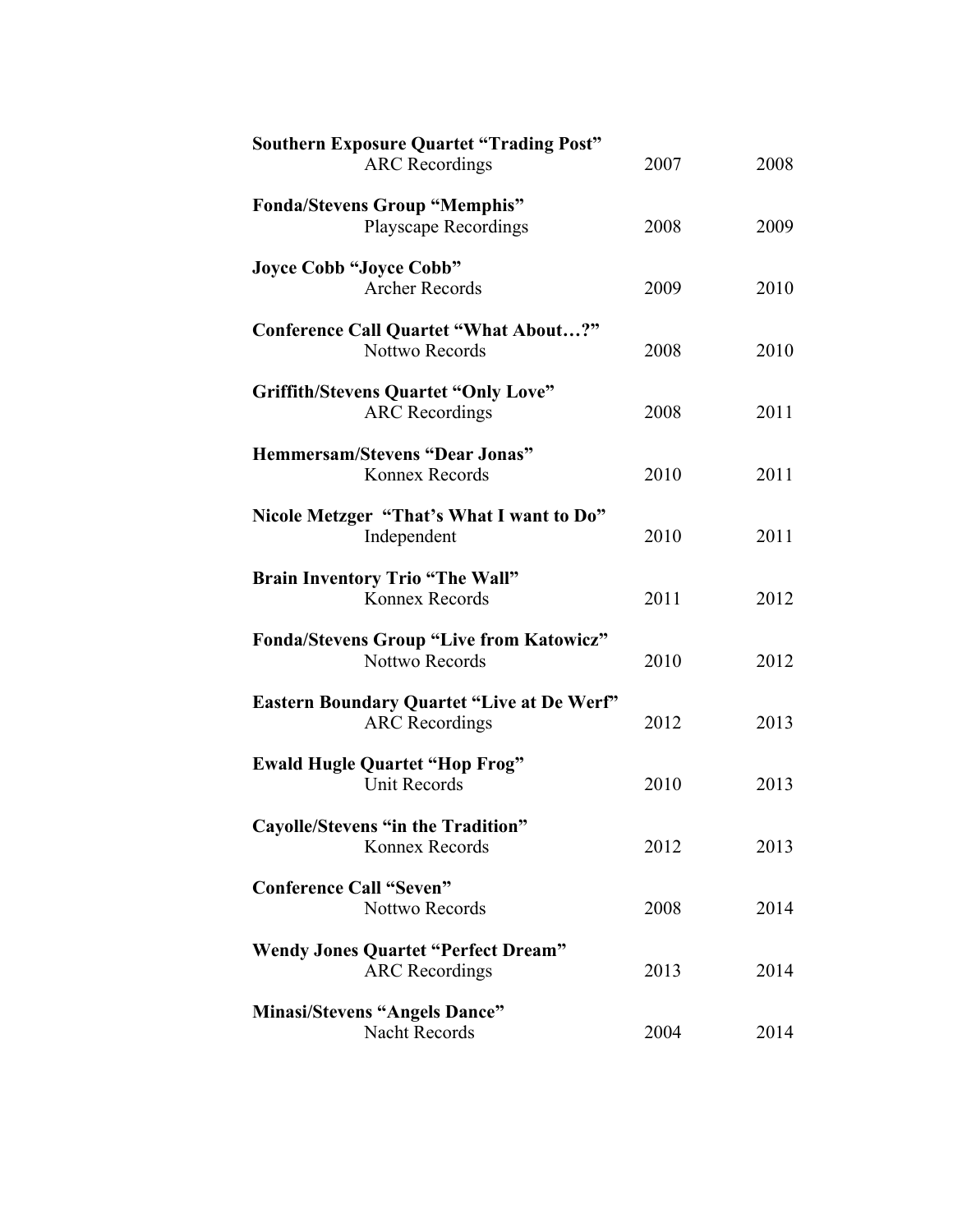### **V AWARDS/PRIZES/GRANTS/COMMISSIONS**

| 2010        | Voted top 100 jazz CD's by Penguin Jazz Guide for<br>Fonda/Stevens Group CD "Evolution".                          |
|-------------|-------------------------------------------------------------------------------------------------------------------|
| 2009        | Added to Steinway Artists Performance Roster.                                                                     |
| 2007        | <b>Tennessee Arts Commission Professional</b><br>Development Support Individual Artist Grant.                     |
| 2005        | <b>Composer Fellow at Centrum Arts, Port Townsend,</b><br>Washington.                                             |
| $2002 - 07$ | Artist in Residence at the Virginia Museum of Fine Arts,<br>Richmond, Virginia.                                   |
| 2002        | Composer in Residence at Oxford Music Academy, Oxford,<br>New York. Composed two compositions for school band.    |
| 2001        | Top 10 CD releases of the Year in Danish Jazz Magazine,<br>Copenhagen, Denmark.                                   |
| 2000        | <b>Margaret Lee Crofts Fellow at the MacDowell Artists Colony,</b><br>Peterborough, New Hampshire.                |
| 1999        | Composer in Residence at Virginia Intermont College, Bristol,<br>Virginia. Virginia Commission on the Arts Grant. |
| 1998        | Top Ten Records of the Year at Cadence Magazine.                                                                  |
| 1996        | Won second prize in the International Monaco Jazz<br><b>Composition Contest.</b>                                  |
| 1994-95     | Selected to the Mid Atlantic Artists Touring Roster for Jazz.                                                     |
| 1993-97     | Member of BMI Jazz Composer's Workshop, New York, New<br>York.                                                    |
| 1992        | Eubie Blake Scholar at Queens College, Queens, New York.                                                          |
| 1991        | Semi-Finalist at the International Hennessey Jazz Search in<br>New York, New York.                                |
| 1990-2007   | Numerous Meet the Composer Grants from Meet the Composer<br>Foundation in New York, New York.                     |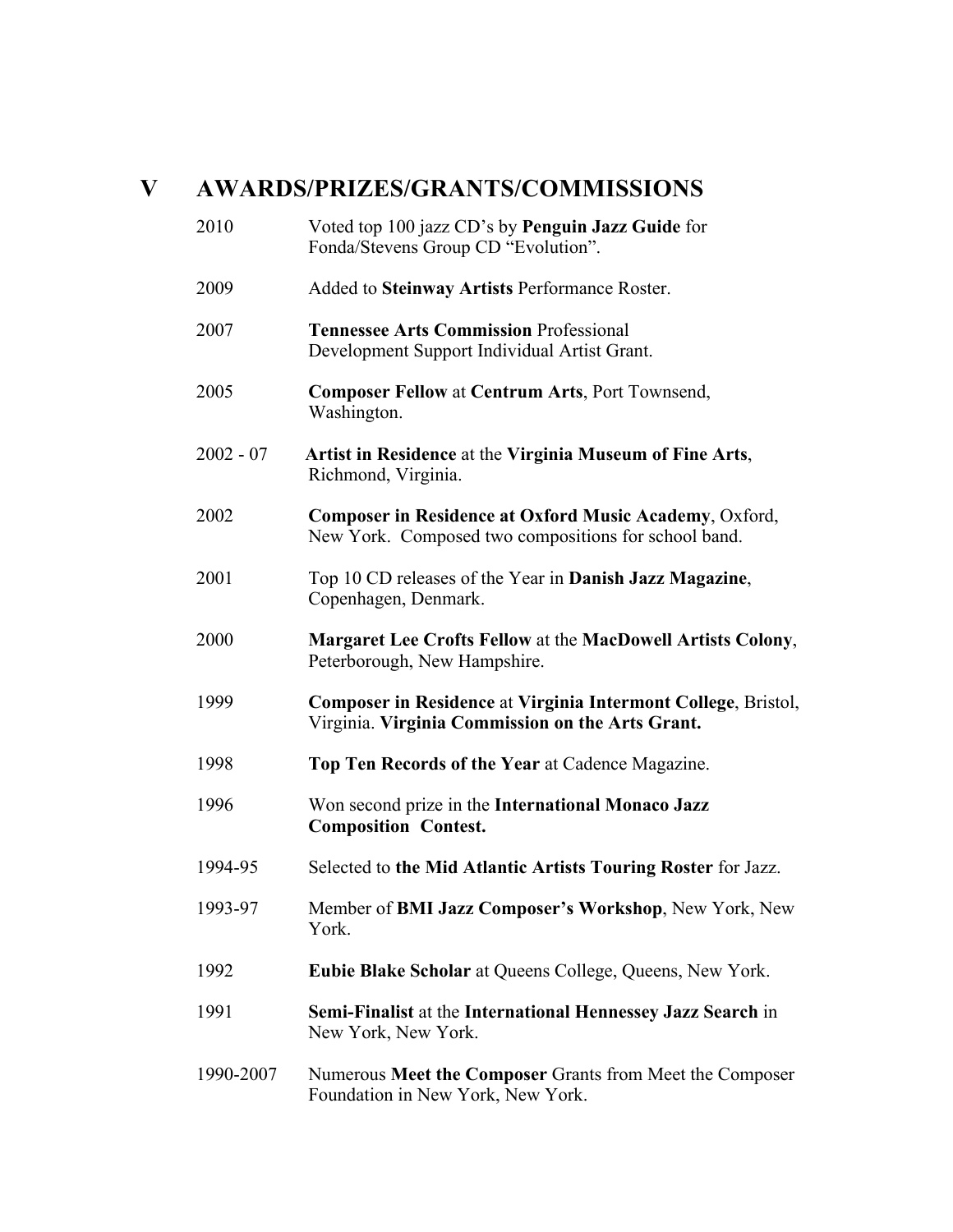### **VI MUSICAL COMPOSITIONS HIGHLIGHTS**

Premiered "2 duets for Piano and Violin" and "Trio for Mixed Instruments" at Asheville Composer's Concert, Weaverville, NC. (2014)

Premiered 2 compositions for piano and string quartet at Asheville Composer's Forum concert at St. Matthias Church. (2013)

Composed Music for String Orchestra for performance in Denmark with the Danish Sinfonetta in Odense, Denmark (late 1990's).

Composed over three hundred and twenty (320) works for ensembles of various size and instrumentation.

Over one hundred and twenty (120) of these compositions have been recorded and released on CD's internationally.

Composed music and co-founded the 17 piece Brooklyn Jazz Composers Orchestra in Brooklyn, New York (mid 1990's).

Composed String Quartet and Trio for Bassoon, Clarinet and French Horn. (1992)

Composed music for original dance performance at Virginia Intermont College in Bristol, Virginia. (late 1990's).

Composed secondary school band compositions for Oxford Music Academy in Oxford, New York during my composer residency. (2002)

Conducted premier of "Dancer" for seventeen (17) piece jazz big band with Lichtenstein Jazz Band in Eschen, Lichtenstein (2001).

Numerous International Radio Broadcasts of my original music over the past two decades.

#### **VII MUSICAL AFFILIATIONS**

Member of International Association of Schools of Jazz (IASJ)

Member of International Society of Improvising Musicians (ISIM)

Member of performing artist roster – Virginia Museum of Fine Arts

Member of GEMA and BMI

Member of AAPF (Asheville Area Piano Forum)